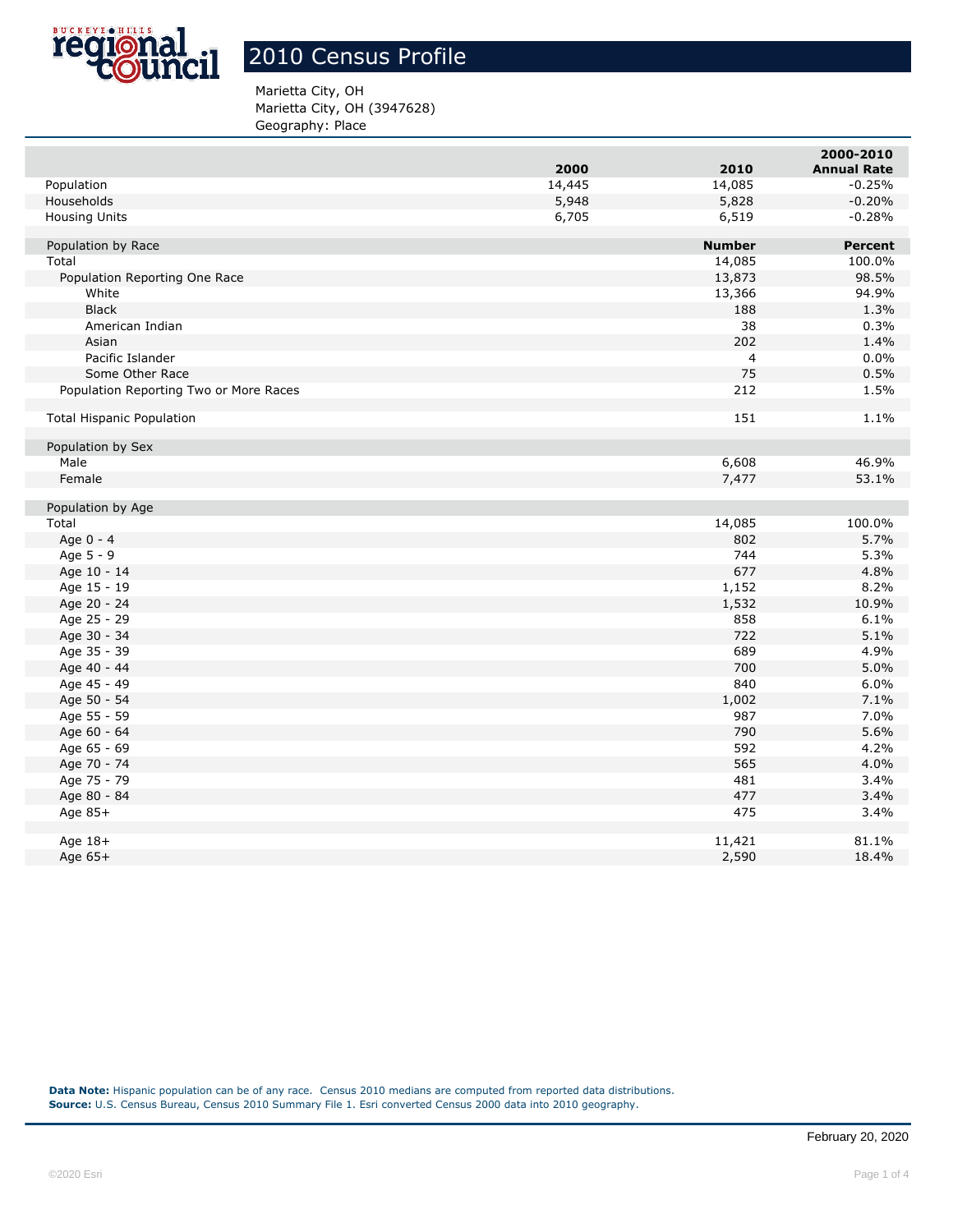

## 2010 Census Profile

Marietta City, OH **Prepared by Esri** Prepared by Esri Marietta City, OH (3947628) Geography: Place

| Households by Type                            |                |                 |
|-----------------------------------------------|----------------|-----------------|
| Total                                         | 5,828          | 100.0%          |
| Households with 1 Person                      | 2,178          | 37.4%           |
| Households with 2+ People                     | 3,650          | 62.6%           |
| Family Households                             | 3,215          | 55.2%           |
| Husband-wife Families                         | 2,211          | 37.9%           |
| With Own Children                             | 720            | 12.4%           |
| Other Family (No Spouse Present)              | 1,004          | 17.2%           |
| With Own Children                             | 612            | 10.5%           |
| Nonfamily Households                          | 435            | 7.5%            |
| All Households with Children                  | 1,473          | 25.3%           |
| Multigenerational Households                  | 122            | 2.1%            |
| Unmarried Partner Households                  | 484            | 8.3%            |
| Male-female                                   | 440            | 7.5%            |
| Same-sex                                      | 44             | 0.8%            |
| Average Household Size                        | 2.14           |                 |
| Family Households by Size                     |                |                 |
| Total                                         | 3,215          | 100.0%          |
| 2 People                                      | 1,616          | 50.3%           |
| 3 People                                      | 758            | 23.6%           |
| 4 People                                      | 505            | 15.7%           |
| 5 People                                      | 241            | 7.5%            |
| 6 People                                      | 70             | 2.2%            |
| 7+ People                                     | 25             | 0.8%            |
| Average Family Size                           | 2.80           |                 |
|                                               |                |                 |
| Nonfamily Households by Size<br>Total         |                |                 |
| 1 Person                                      | 2,613<br>2,178 | 100.0%<br>83.4% |
| 2 People                                      | 368            | 14.1%           |
| 3 People                                      | 37             | 1.4%            |
| 4 People                                      | 22             | 0.8%            |
| 5 People                                      | 5              | 0.2%            |
| 6 People                                      | 1              | 0.0%            |
| 7+ People                                     | 2              | 0.1%            |
| Average Nonfamily Size                        | 1.21           |                 |
|                                               |                |                 |
| Population by Relationship and Household Type |                |                 |
| Total                                         | 14,085         | 100.0%          |
| In Households                                 | 12,500         | 88.7%           |
| In Family Households                          | 9,342          | 66.3%           |
| Householder                                   | 3,215          | 22.8%           |
| Spouse                                        | 2,211          | 15.7%           |
| Child                                         | 3,315          | 23.5%           |
| Other relative                                | 260            | 1.8%            |
| Nonrelative                                   | 341            | 2.4%            |
| In Nonfamily Households                       | 3,158          | 22.4%           |
| In Group Quarters                             | 1,585          | 11.3%           |
| <b>Institutionalized Population</b>           | 484            | 3.4%            |
| Noninstitutionalized Population               | 1,101          | 7.8%            |

**Data Note: Households with children** include any households with people under age 18, related or not. **Multigenerational households** are families with 3 or more parent-child relationships. **Unmarried partner households** are usually classified as nonfamily households unless there is another member of the household related to the householder. Multigenerational and unmarried partner households are reported only to the tract level. Esri estimated block group data, which is used to estimate polygons or non-standard geography. **Average family size** excludes nonrelatives. **Source:** U.S. Census Bureau, Census 2010 Summary File 1.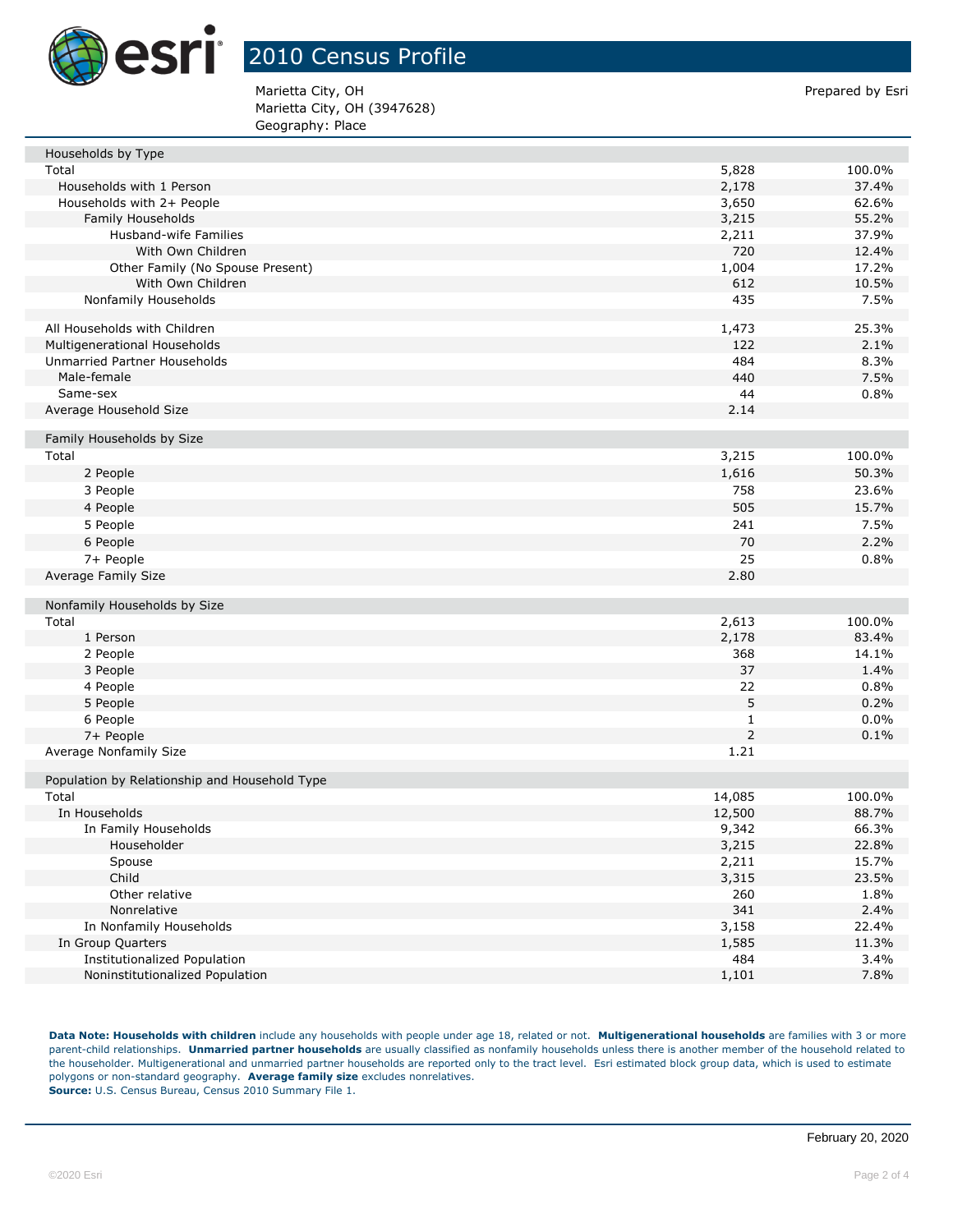

2010 Census Profile

| Marietta City, OH           | Prepared by Esri |
|-----------------------------|------------------|
| Marietta City, OH (3947628) |                  |
| Geography: Place            |                  |

| Family Households by Age of Householder                                                                   |                |         |
|-----------------------------------------------------------------------------------------------------------|----------------|---------|
| Total                                                                                                     | 3,215          | 100.0%  |
| Householder Age 15 - 44                                                                                   | 1,256          | 39.1%   |
| Householder Age 45 - 54                                                                                   | 646            | 20.1%   |
| Householder Age 55 - 64                                                                                   | 617            | 19.2%   |
| Householder Age 65 - 74                                                                                   | 376            | 11.7%   |
| Householder Age 75+                                                                                       | 320            | 10.0%   |
|                                                                                                           |                |         |
| Nonfamily Households by Age of Householder                                                                |                |         |
| Total                                                                                                     | 2,613          | 100.0%  |
| Householder Age 15 - 44                                                                                   | 758            | 29.0%   |
| Householder Age 45 - 54                                                                                   | 418            | 16.0%   |
| Householder Age 55 - 64                                                                                   | 489            | 18.7%   |
| Householder Age 65 - 74                                                                                   | 352            | 13.5%   |
| Householder Age 75+                                                                                       | 596            | 22.8%   |
|                                                                                                           |                |         |
| Households by Race of Householder<br>Total                                                                | 5,828          | 100.0%  |
| Householder is White Alone                                                                                | 5,626          | 96.5%   |
| Householder is Black Alone                                                                                | 56             | 1.0%    |
|                                                                                                           | 22             | 0.4%    |
| Householder is American Indian Alone                                                                      | 39             |         |
| Householder is Asian Alone                                                                                | $\mathbf{1}$   | 0.7%    |
| Householder is Pacific Islander Alone                                                                     |                | 0.0%    |
| Householder is Some Other Race Alone                                                                      | 15             | 0.3%    |
| Householder is Two or More Races                                                                          | 69             | 1.2%    |
| Households with Hispanic Householder                                                                      | 45             | 0.8%    |
| Husband-wife Families by Race of Householder                                                              |                |         |
| Total                                                                                                     | 2,211          | 100.0%  |
| Householder is White Alone                                                                                | 2,140          | 96.8%   |
| Householder is Black Alone                                                                                | 22             | 1.0%    |
| Householder is American Indian Alone                                                                      | 9              | 0.4%    |
| Householder is Asian Alone                                                                                | 16             | 0.7%    |
| Householder is Pacific Islander Alone                                                                     | $\mathbf{1}$   | $0.0\%$ |
| Householder is Some Other Race Alone                                                                      | $\overline{7}$ | 0.3%    |
| Householder is Two or More Races                                                                          | 16             | 0.7%    |
| Husband-wife Families with Hispanic Householder                                                           | 17             | 0.8%    |
|                                                                                                           |                |         |
| Other Families (No Spouse) by Race of Householder                                                         |                |         |
| Total                                                                                                     | 1,004          | 100.0%  |
| Householder is White Alone                                                                                | 972            | 96.8%   |
| Householder is Black Alone                                                                                | 9              | 0.9%    |
| Householder is American Indian Alone                                                                      | 3              | 0.3%    |
| Householder is Asian Alone                                                                                | 1              | $0.1\%$ |
| Householder is Pacific Islander Alone                                                                     | 0              | $0.0\%$ |
| Householder is Some Other Race Alone                                                                      | 1              | 0.1%    |
| Householder is Two or More Races                                                                          | 18             | 1.8%    |
| Other Families with Hispanic Householder                                                                  | 11             | 1.1%    |
|                                                                                                           |                |         |
| Nonfamily Households by Race of Householder                                                               |                |         |
| Total                                                                                                     | 2,613          | 100.0%  |
| Householder is White Alone                                                                                | 2,514          | 96.2%   |
| Householder is Black Alone                                                                                | 25             | 1.0%    |
| Householder is American Indian Alone                                                                      | 10             | 0.4%    |
| Householder is Asian Alone                                                                                | 22             | 0.8%    |
| Householder is Pacific Islander Alone                                                                     | 0              | 0.0%    |
| Householder is Some Other Race Alone                                                                      | $\overline{7}$ | 0.3%    |
| Householder is Two or More Races                                                                          | 35             | 1.3%    |
| Nonfamily Households with Hispanic Householder<br>Source: U.S. Census Bureau, Census 2010 Summary File 1. | 17             | 0.7%    |